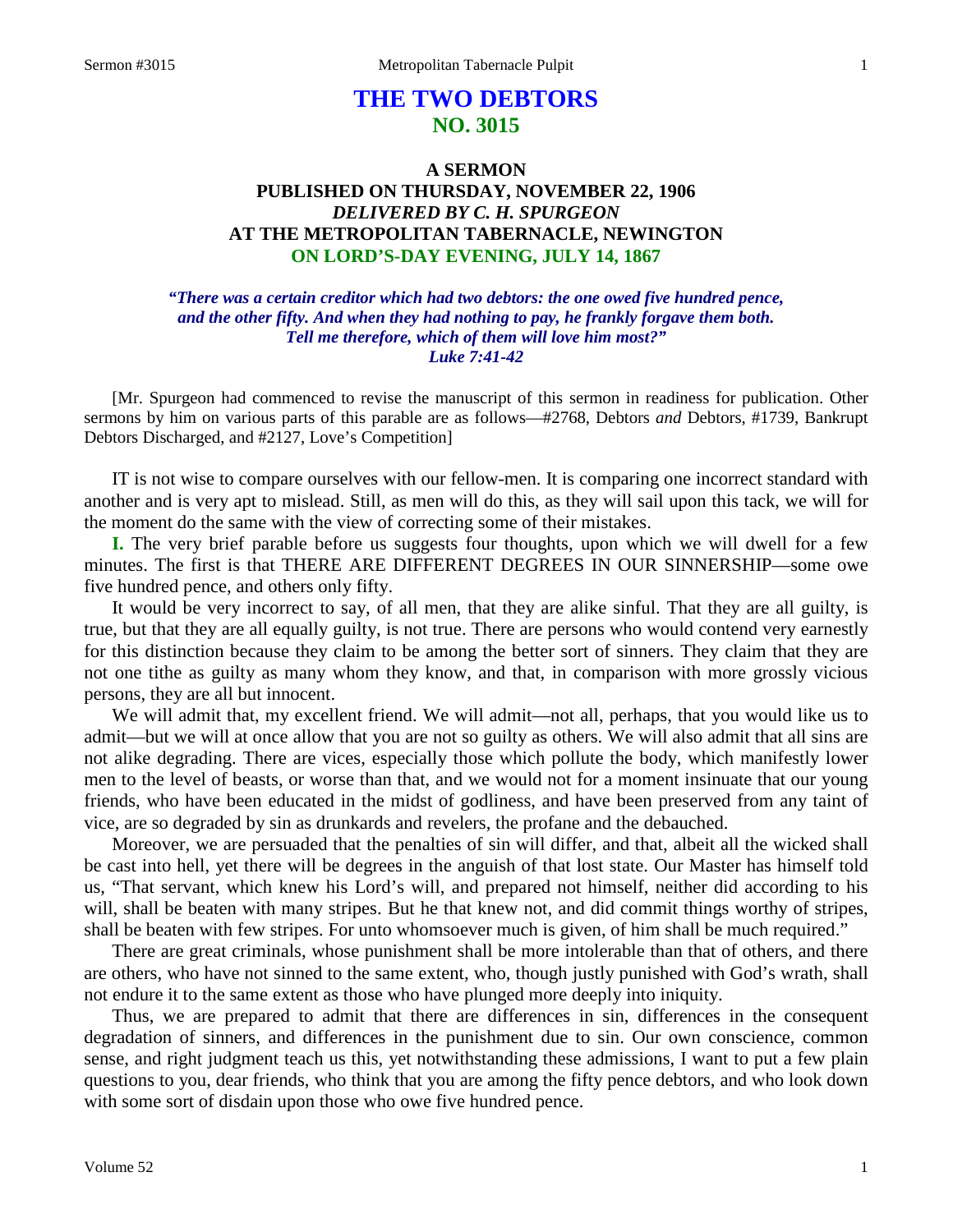And first, let me ask you this question—*Are you quite sure that you are the lesser sinners?* Are you certain that you are to be reckoned among the fifty pence debtors? Remember that we must always judge of sin, not merely by its outward appearance, but by the motives and character of the person committing it, and also by the circumstances under which the offense was perpetrated.

Will you not all admit that *a sin, committed against light and knowledge, is far worse than a sin of ignorance?* If a man should offend against the law of the land, not knowing it to be the law, his offense would not be as gross as that of another man who, understanding what the law is, deliberately sets himself in opposition to it. It may be that some of those, upon whom you have looked down as owing God five hundred pence, may have been without the light that you have had. Probably, the most of them never had the privileges that you have enjoyed.

Did not your godly mother pray over you from your very birth? Did not your anxious father diligently instruct you in the way of salvation? You have read the Bible, you have a tolerably clear notion what is right and what is wrong, so you have sinned in the light, you have sinned knowing it to be sin. May not, therefore, your little sins, as you think them to be, really be more heinous in the sight of God than those apparently greater sins which others have committed without the same degree of light and knowledge that you have had?

Further, *must not sin also be measured by the violence which a man has to do to his conscience in order to commit it?* To some persons, no doubt, from their early habits, and even from their very constitution, I will not say that sin becomes inevitable, but certainly they glide into it almost by nature, and without being conscious of any restraint, or the restraint is so little that they scarcely feel it. I know that there are some of you who, happily had to pull and tug against the bit and bridle before you could live as sinners. Conscience has so sharply pricked you, and made you so uneasy in your course of life, that you have had to wrestle with your own conscience as a man struggles with his adversary.

You have had to clutch conscience by the throat, and try to throttle him, and if you could have done so, you would have stifled, once for all, that warning cry which became a constant nuisance to you. You could not sin with such pleasure as others could, because your conscience would not keep silence, so, may not those minor offenses of yours, which have been committed notwithstanding the alarms of your outraged conscience, have had in them a heinousness which does not appertain to the sins of others, who have not had to contend against this inward monitor when plunging into sin?

Yet again, dear friends, *may not example sometimes have a great deal to do with sin?* When I see some of our young people inclining to be drunkards, I am very sorry, and I blame them, but can I wonder at their conduct when I see how many parents train up their children as if they really intended to make drunkards of them—tempting them to drink, and giving them their first taste of that which becomes a cause of stumbling to them? I do not see how, if it were the object of some parents to make their boys drunkards, they could act otherwise than as they now do.

I have heard a working-man say to his son, when he has passed him a jug of ale, "Take a drink, my lad," and he has looked quite pleased when the boy has taken a deep draught, and then he has taken him to the gin palace, and let him mingle freely with the evil company usually found in such a place, so, is there any wonder that the boy becomes a drunkard? Can a father blame his son for swearing when he is himself a blasphemer? No, and I say that people, who have thus been in the midst of sin from their very childhood, may not, after all, be such great sinners as others, who have had the very opposite example set before them, and yet have committed these sins, contrary to all the training of their early childhood.

Some of us cannot recollect a fault on the part of our parents. Honestly looking back upon the private life of my father and mother, I cannot recall anything in their example which it would have been unsafe for me to imitate. Well then, if I have sinned, I have sinned against a parental example which I ought to have followed, and therefore, there must be more guilt in my fifty pence sin than in the five hundred pence sin of others who have not had such an example as I had.

*Do you not think, too, that circumstances greatly affect the comparative enormity of sin?* If a thief steals a loaf because he has starving children crying at home, would you give him the same punishment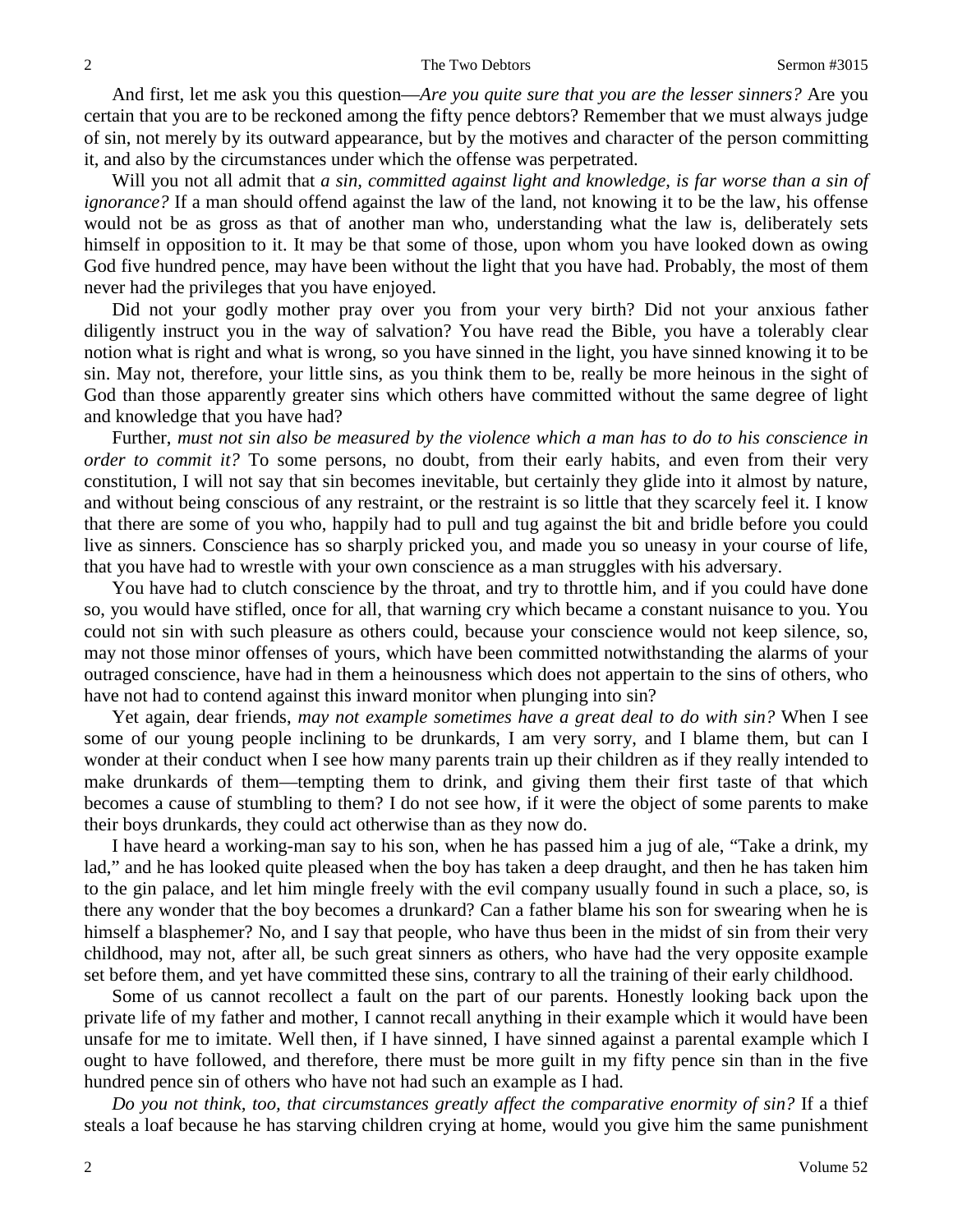as you would award to another man who steals what he really does not need, and who seriously injures the man he robs merely for the greed of gain? You all make distinctions as to the motives which prompt to various actions, if you find that the motive, in one case, although not right, was more excusable than in the case of another, you judge the first one the more leniently.

How do you know, my dear hearer, who resisted the calls of divine grace last Lord's day, that you were not more guilty than that man who was not here, but who reeled home, that same night, intoxicated? You came into direct contact with God's mercy, and you resisted it, and that is more than the poor drunkard did. And as to some of you, seat-holders, who are constantly here, yet still remain unconverted though we have entreated you to lay hold on Christ—I will not say it, but I almost think that your resistance of those continued invitations of grace may have in it more of moral guilt, in the sight of God, than some of those offenses for which men are shut up in prison, and are execrated by their fellows.

Many people do not regard sins against God as being so heinous as crimes against men, yet they are even more so, and it is one of the marks of our common moral obliquity that, while a man may not be greatly offended if you call him a sinner, he would be very angry if you called him a criminal. That is to say, such a man thinks there is not much amiss in having offended God, but he thinks it would be a dreadful thing to have broken the laws of his fellow men.

If you think these things over seriously, I should not wonder if any one of you—who at first said, "I am a fifty pence debtor, I thank God that there are differences between sinners, and that I am not so degraded as other men are,"—should have to say, "It makes very little difference to me after all, it is true that I have never been a thief, I have never committed an act of unchastity, I have been an honest, upright, respectable member of society, yet as I have not believed in Jesus, and turned from sin, I may be among those who were apparently first, who shall be last, while some, who seemed to be last, shall stand far before me."

I shall not be sorry, dear hearer, if that is the point to which you come, indeed, I shall rather be glad, for it will be a more hopeful position for you to occupy than that which you once felt was your right place.

**II.** Having thus shown you that there are degrees in sin, I shall now pass on to show you that THERE IS AN EQUALITY IN THE BANKRUPTCY OF BOTH THE GREAT AND THE LITTLE SINNERS.

Neither of the debtors in the parable had anything with which to pay his debt, and when God means to save a soul, He makes it realize that it has nothing with which it can discharge its debt to God. If any of you think that you can do anything towards saving yourselves, go and do it, but Christ will have nothing to do with you on those terms. You must be brought to feel that you are helpless, hopeless, lost, ruined, and undone, and that you cannot lift even a finger to save yourself, but that the grace of God must do everything for you, from the first to the last, and unless you are thus emptied, and humbled, and laid low in the dust before God, I see no sign that His Spirit is effectually working in you.

### *"While we can call one mite our own, We get no full discharge."*

Both these debts knew that "they had nothing to pay." *There are some men, who are conscious of a great deal of guilt, who offer to discharge their liability by their repentance.* "Oh!" says such a man, "I am very sorry for my sin, and that sorrow will surely make up for it. My tears shall flow freely, and I will deprive myself of this pleasure and that, surely that is all that is needed." But the man, whom God means to save, knows that his repentance cannot atone for his past guilt. If I get into debt, it is no use for me to be sorry, that sorrow will not pay my debt, and as I am immeasurably indebted to God, my tears of repentance will not discharge that debt.

*"Could my tears for ever flow,"*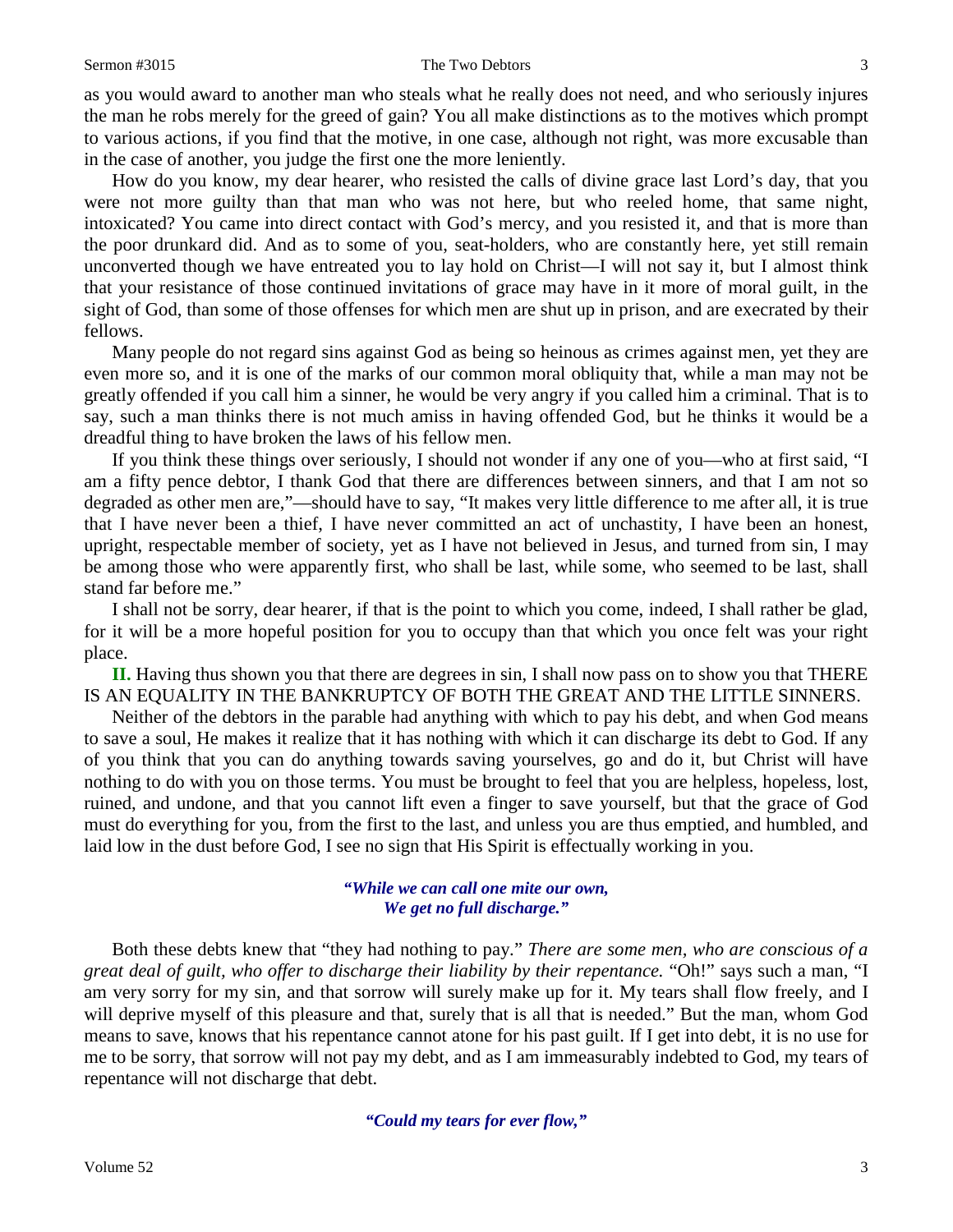they would not atone for sin. I hope you all realize the truth of what I am saying, for if you do, it is a token for good in your case.

*Some others, though they cannot pay the full amount of their debt, hope to make a composition.* They will do their best and leave the Lord Jesus Christ to make up the rest. They cannot offer to God perfect obedience, so they offer such obedience as they can, and they trust that will satisfy Him. But a soul that has been truly awakened by the Holy Spirit, knows that "composition" is quite out of the question. The divine declaration is, "Cursed is every one that continueth not in all things which are written in the book of the law to do them." There is not a word about some things which are required, and other things which may be excused.

My dear hearer, I trust you are convinced that no half-obedience can ever be accepted by God. If you are to be saved by your own works, you must be absolutely perfect, in thought, and word, and deed, from the moment of your birth to the hour of your death. One crack in the crystal vase of perfection spoils it, and you all know that the vase was not only cracked, but smashed to atoms long ago. Do not trust in your own righteousness, but confess before God that you have "nothing to pay" off that terrible debt which you have incurred through sin.

*Some men give their note of hand and promise to pay their debt*. They hope they will be better in the future than they have been in the past, but suppose they are, they will then be no better than they are always bound to be, and how can that improvement discharge their past debts? Try that plan on one of your tradesmen, you owe him, shall I say fifty pounds? Well, then, go to him, and say, "I cannot pay what I owe you, but I will never get into your debt again." Will that promise take your name off his ledger? You know that it will not, and so, even if you could serve God perfectly in the future, that would not put away your sins in the past.

The fact is, these promises of yours are just like the paper money which represents no real security, and so lead to bankruptcy. You may build up a nice-looking structure with promises of good works which you will do in the future, but it will all come tumbling down one of these days, and great will be the fall thereof.

This is the only safe declaration for a man to make—"O God, I am deeply in thy debt, and have nothing to pay! If Thou wouldst save me through my repenting, even then, if Thou didst not enable me to repent, I could not repent, for my heart is hard as a stone! Lord, wilt Thou not take away my heart of stone, and give me a heart of flesh! And Lord, if I am to be holy in the future, it must be Thy grace which will make me so.

I know that, if I am ever to enter heaven, I must be holy, and I also know that holiness must be wrought in me by Thy Holy Spirit, consequently, it cannot be any credit to me, Thou must have the credit of it all. As for me, I am like the two debtors, I have 'nothing to pay,'—nothing whatever. If Thou dost send the sheriff's officer to take me, and put me in prison, and tell me that I shall never come out thence till I have paid the uttermost farthing, I must lie there for ever and ever, for I know that it is not in my power to meet even one in ten thousand of Thy just demands. If Thou shouldst lay judgment to the line, and righteousness to the plummet, my building for eternity must be found wanting. Pull it down, Lord, and then build me up as Thou wouldst have me!"

We are all equal here, "there is no difference," You respectable ladies and gentlemen are on a level with the worst villain in the land. My lord, you are no better off, in this respect, than a chimney-sweeper. Your Majesty, even you have no preference in this matter, over the poorest woman in your dominions. If you are to be saved—high and low, rich and poor, ye great and mighty ones, and ye despised and abandoned ones—so must all bow together here.

As you will have to lie in earth's common grave, so must you bow down in one common lowliness of mind before your God, whose debts you all are, confessing that you have "nothing to pay,"—not a single rusty farthing of goodness in the whole human race. Jew and Gentile must bow together before God, crying, "Guilty, *guilty,* GUILTY! We are guilty, every one of us, and we have nothing to plead, in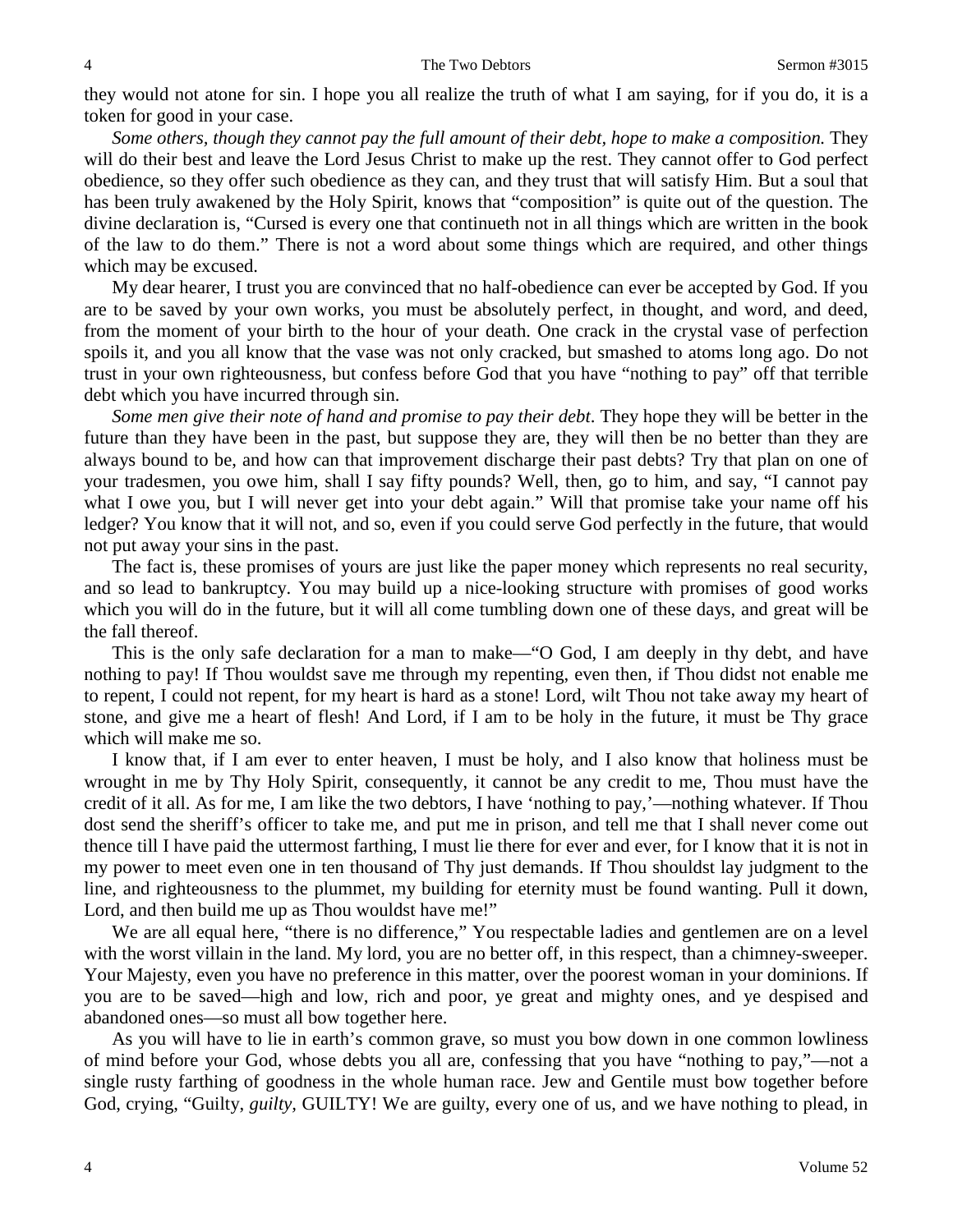answer to the demands of Thy righteous law, and even this confession itself is forced from our lips because we cannot help feeling that it is, alas! but too true." We are all equal here.

**III.** Passing on to the next point, we observe that, when sovereign mercy dealt with these two debtors—the fifty pence man, and the five hundred pence man—IT PUT THEM ON A LEVEL AGAIN, for their creditor "frankly forgave them both."

The man, who owed the five hundred pence, could turn to the other debtor, and say, "I am out of debt, my brother," and the other one could say to him, "Give me your hand, I cannot say any more than you can, but glory be to God! I cannot say any less, for I also am out of debt. I could not pay my fifty pence, so I must have been shut up in the debtors prison, and you could not pay your five hundred pence, so you also would have been kept in prison too, and though I did not owe as much as you did, yet I owed more than I could ever have paid, so let us together bless the name of the Lord, who has frankly forgiven us both because his only-begotten and well-beloved Son has redeemed us from going down to the pit by paying all our debt on Calvary's cross."

There is one word that I want you specially to notice, "He *frankly* forgave them both." By that I understand that he forgave them altogether because he willed to do so, and not because of any reason in them why he should do so. Once for all, he fully cancelled all their debts, and now, just as if they had never been in debt at all, he could not arrest them for debt, and they had no cause to be afraid that he would do so, for he had no legal claim against them, for he had himself, by an act of grace, forgiven them all that they owed, and they were therefore clear.

Ah, my dear hearers, your hearts must leap for joy if you know that God has forgiven all your past sin. Sometimes, when we get talking about the perfect pardon which we have received from God, some people say, "How egotistical, how presumptuous you are!" Well, we will be egotistical and presumptuous in that sense, and the more we are so, the better will it be.

Anyone who has believed in Jesus is wholly forgiven. Against me, if I believe in Jesus, and against you, if you believe in Jesus, there is no sin recorded in God's Book of Remembrance, it is all blotted out. If you could turn the pages over, you would not find a single entry of the sin of a believer. In God's sight, if I have trusted in Christ, I am as pure as though I had never sinned, for I have been so washed in Christ's precious blood that not a spot or wrinkle remains upon me, and you, too, believer, are not halfpardoned.

Christ is not half a Savior to us, but a whole Savior, and the pardon which God gives to us is a full and final pardon. He does not forgive us upon condition that we do not go back to the world. He makes no such condition, and He will not let us go back. He forgives us outright and puts the whole of our sin away forever. He receives the prodigal back into His bosom, and bids him sit at the table, and feast, while the music and the dancing make glad his heart.

Do you *know,* dear hearer, that *you* are forgiven, "Oh!" saith one, "I would give all I have to know that." You may know it. If you trust the Lord Jesus Christ, that is a sure proof that you are pardoned, and you may live, and you ought to live, in a constant realization of perfect pardon through the precious blood of Jesus.

There may have come into this place, one, who would not like his name to be known, or his character to be described. He has gone very, very far into everything that is evil, but he is now standing at the foot of the cross, and he is looking up to the crucified Christ, and he can say, "My trust is in Jesus only." There is probably also here a young man, whose life, from his youth up, has been most excellent, nobody would ever detect a flaw in his moral character. He, too, is looking upon the wounds of Jesus, and he also can say, "My trust is in Him alone."

Now, these two persons are equally pardoned, that great sinner has no more against him in God's Book than that excellent youth who is also forgiven, "He frankly forgave them *both;"—*not forgave one of them fully, and the other only partially, but "he frankly forgave them both."

My eye glances, here and there, upon some of my brethren and sisters in Christ, whose life stories remind me of the differences there are between them, and also of the likeness which grace has wrought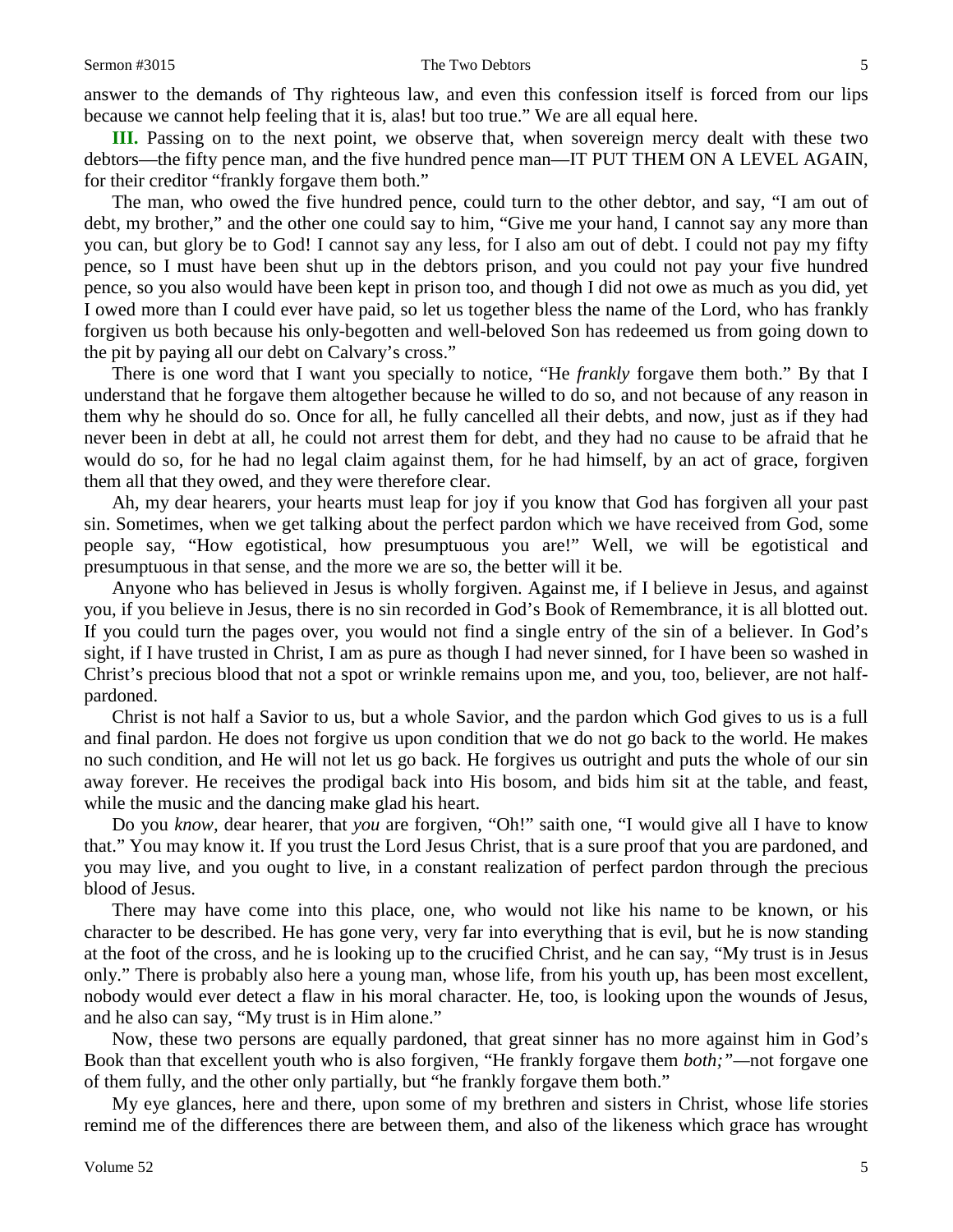in them. There are some here, whose tongues were used in blasphemy not long ago. The drunkard's cup was often at their lip, and the drunkard's language was their usual speech, but they are washed, and cleansed, and sanctified, and now, there is no difference between them and those who were preserved from wandering out of the path of morality.

"No difference," did I say? Sometimes, I think that there is this difference—that those who have sinned much, and have had much forgiven, are the warmest hearted amongst us, the most faithful and the most earnest, so that if we, in our earlier days, seemed to excel them, they now excel us, and we almost envy them their holy joy and earnest love to the Lord who has washed them from their many sins.

Still, there is an equality between these two classes. They are both alike pardoned, both washed in the same precious blood, both clothed in the same spotless righteousness, both equally adopted into the family of God, both equally secured by the everlasting covenant, both equally have the indwelling of the Holy Spirit, and they shall both equally stand at the right hand of Christ, wearing the white robes, waving the palm branches, and they shall equally share His victory as they sing, "Unto him that loved us, and washed us from our sins in his own blood, and hath made us kings and priests unto God and his Father; to him be glory and dominion for ever and ever. Amen."

**IV.** Now, lastly, THERE IS ANOTHER POINT OF DIFFERENCE, "Which of them will love him most?"

It is quite certain that there are some Christians who love the Lord Jesus Christ better than others do, some who love Him much while others only love Him a little. Shall I describe those who love Christ only a little? If I do, some of you will be able to recognize your own portraits. They come to the place of worship pretty regularly. They sing, but not too loudly, for they are afraid of being too enthusiastic. They seldom come to a prayer meeting, and only occasionally to the week-night service. They take just sufficient spiritual nourishment to keep them alive, I suppose they are afraid of taking too much, lest their spiritual nature should become too vigorous.

They do have family prayer—sometimes. They do pray regularly, but it is very short, it may be sweet, but it is certainly very short. They do some good in the world, at least we hope they do. They could count on one hand all the souls they have ever brought to Christ, and all the good work they have ever done for the Lord Jesus Christ might be recorded on a very small scrap of paper.

Some of them are wealthy, and they heard a man ask them to give a tithe of their income to Christ. They thought he was a fanatic, they never dreamed of doing such a thing as he urged, though they do sometimes give a sixpence to the collection. They like other people to be earnest, they do not object to that, unless those people ask them also to be earnest. These little-love people have believed in Jesus, so they will go to heaven, but such a change will have taken place in them that we shall scarcely know them.

I have seen whole congregations of this sort of people. I have preached to them—that was terrible work, I can assure you. I have gone home with the deacon, and he has been a person of the same sort, he didn't care to know how the cause was getting on in London, indeed, he didn't care much whether it was getting on. As for revivals, if you only mention the word in the presence of such brethren, they say, "No good ever comes of them." These people have had little forgiven, so they only love a little. They never were very great sinners, and never had any very deep repentance, so, in their own estimation, they never owed Jesus Christ very much, they are a sort of superficial Christians, who will be "saved, yet so as by fire."

You hardly need that I should describe those who love Christ much—those who delight to praise Him, to pray in His name, and to do all in their power to make Him known to others—those who give to God's cause at no ordinary rate, and help us to fight Satan in no ordinary way, and to spread the Gospel of Christ in no common fashion.

Last week, some of us were at a meeting, at which there was present a dear brother in the ministry, the very flash of whose eyes seemed to set us all on fire, and when we have heard him speak from this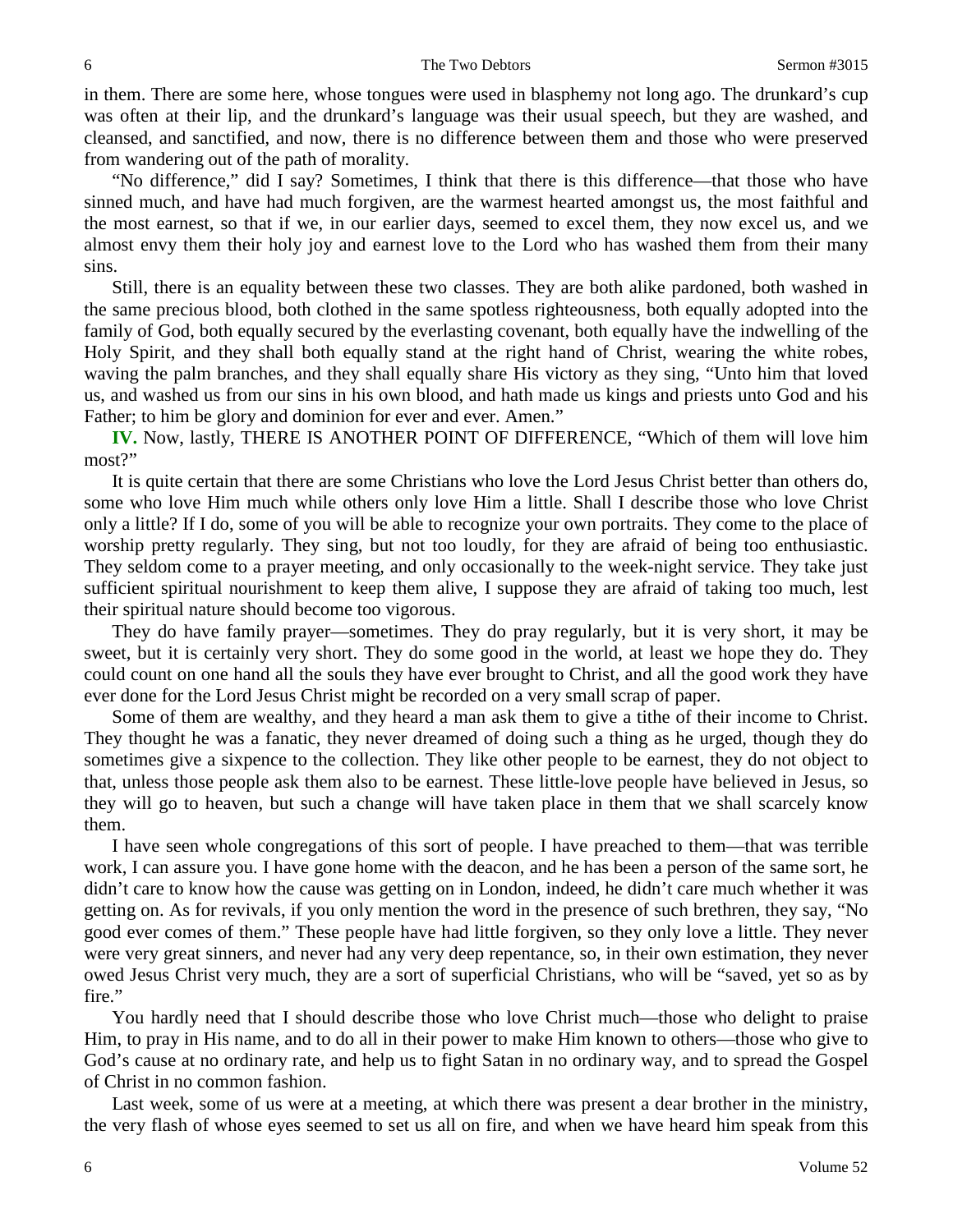#### Sermon #3015 The Two Debtors 7

platform, the very place has seemed to shake under the power of his fervent proclamation of the truth, and his impassioned prayers. A man who is thus all soul and all heart cannot preach lifeless, heavy, drugging sermons, and cannot bear to be with people who are dull, and cold, and heavy of heart. He feels that he has had much forgiven, and therefore he loves much.

I could also tell you of some godly sisters, who have given to the cause of God almost all their living, and of others, who give up all their time to God's service, having sacrificed everything else that they may devote themselves to the cause of Christ. These are they who love much.

We have differences even in the ministry. We have some brethren, who preach twice in the week, and they get so weary that they have to go away for a long holiday, but there are others, who can preach ten times in the week, or who, if they are not preaching, are visiting their people from door to door, and yet they do not die, but bless God that they have the strength thus to serve Him.

As it is in the pulpit, so is it in the Sunday school, and so is it with all classes of Christians—there is a difference. Some seem to be all heart, and others seem to have no heart at all. There are some who serve the Lord with their whole soul, and others who give Him just the odds and ends of their time and strength. I pray God to raise up amongst us many brethren and sisters who shall be eminent for their grace and consecration to Christ.

What is the best way to reach this point? Not to *be* great sinners, but to *feel* that you are great sinners, to have a deep sense of your own sinfulness. If you have never plunged into open vice, be thankful that you have not done so, but regard your sin in the light in which I tried to put it in the earlier part of this sermon. Set a clear view of it till you are humbled, and broken down, and crushed under its ponderous weight. Then go to Jesus Christ with this load of sin, and trusting in Him, know that you are forgiven through His atoning sacrifice, and then there will be a potent motive within you which will give strength to your entire life, and put muscle, and nerve, and sinew, and bone into your Christianity. Then will you sing—

> *"Love I much? I've more forgiven; I'm a miracle of grace"*

God bless this message to those poor trembling souls who are deeply in debt through sin, that they may see God's way of forgiving them through the merits and death of His dear Son, Jesus Christ, and may those who are forgiven much love Jesus much, and may God bless you all, for Jesus' sake! Amen.

## **EXPOSITIONS BY C. H. SPURGEON**

### *LUKE 7:36-50*

**Verse 36.** *And one of the Pharisees desired him that he would eat with him. And he went into the Pharisee's house, and sat down to meat.*

It was usually a suspicious circumstance when a Pharisee desired to be familiar with Christ, it might generally be suspected that he wished to entrap Him. Yet, on this occasion, if there was no real friendliness to Christ, there was at least the appearance of it. We see what our Savior did when the Pharisee gave Him an invitation, "He went into the Pharisee's house, and sat down to meat." The Lord saw there an opportunity for usefulness. He knew that He would have a good reason for speaking personally to this Pharisee, who, peradventure, was one of the better sort.

At all events, our Lord felt that it was right for Him to go into that house, even if they did watch Him, and try to catch Him in his talk. If there was hypocrisy there, there was the more need for His presence, as Jesus Himself said concerning His eating with publicans and sinners, "They that are whole need not a physician; but they that are sick."

**37-38.** *And, behold, a woman in the city, which was a sinner, when she knew that Jesus sat at meat in the Pharisee's house, brought an alabaster box of ointment, and stood at his feet behind him weeping,*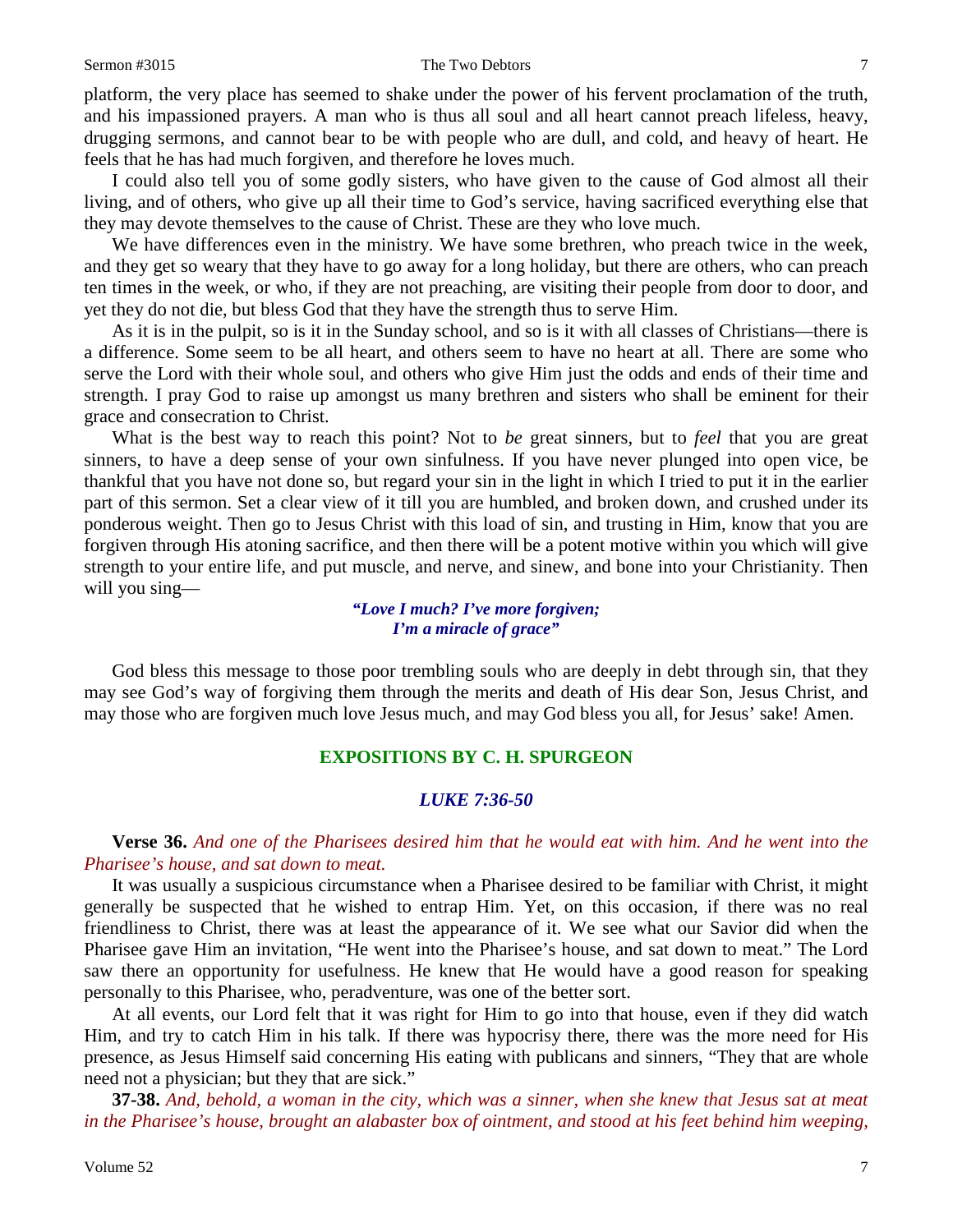#### 8 Sermon #3015

## *and began to wash his feet with tears, and did wipe them with the hair of her head, and kissed his feet, and anointed them with the ointment.*

She was not a sinner in the ordinary sense of the word, but she was "a sinner" by trade, "a sinner" by profession. It always seems to me that, in this description of her, every word is emphatic. There is much meaning in every separate action of the woman, and even in her little mannerisms there is something that is instructive to us. Our Lord was reclining at His meal, and His feet were turned towards the door, so that she had not to come far into the house before she reached His feet, and there she stood "at his feet." Those are blessed words, *"at his feet."* That is where we also would stand and weep. That is where we would sit and learn. That is where we would wait and serve. That is where we hope to live and reign forever, "at his feet."

This woman "stood at his feet *behind him,"—*as if she were unworthy to be looked upon by Him, but found it honor enough to be behind Him, so long as she was but near Him, "at his feet behind him *weeping,"—*with sorrow for her sin, with joy for her pardon, with delight in her Lord's presence, perhaps with grief at the prospect of what yet awaited Him. And she *"began to wash his feet with tears."* O sweet repentance, which fills the basin better than the purest streams of earth could ever do!

Then she unbound her tresses—those nets in which she had, mayhap, caught many a man when she had hunted for the precious life after her former sinful manner. But now she uses those tresses for something better, she makes a towel of her hair. That which was her pride shall now fill that humble office, and even be honored thereby. *"And kissed his feet."* Oh, the tenderness of her love, and the strength of her passion—a sacred one, not born of earth at all—for that dear Lord of hers! she kissed His feet, and then she poured upon them the precious perfumed ointment which had cost so much.

**39.** *Now when the Pharisee which had bidden him saw it, he spake within himself, saying,—*

Well, what did he say? I think that, if some of us, taught of God, and let into the secret of eternal love, had been there, we should have whispered to one another, "What a change has been wrought in that woman! There she is, weeping, and washing the Savior's feet, when, but the other day, she was standing at the corners of the streets, in the attire of a harlot, plying her accursed trade." How greatly we should have rejoiced to see her! But it is only grace that teaches us to rejoice over even one sinner that repenteth, and Simon the Pharisee appeared to know little or nothing of grace. He had, however, the good manners not to say aloud what he thought, but "he spake within himself, saying,"—

**39.** *This man, if he were a prophet, would have known who and what manner of woman this is that toucheth him: for she is a sinner.*

Yet "this man" *was* a prophet, and He *did* know "who and what manner of woman" that was who touched Him. More than that, He knew what manner of woman His grace had made her, and how true, how pure, was the love which she was then manifesting to Him, and He knew how deep was her repentance, how changed her heart, how renewed her entire life was. He knew all about her, but poor Simon could not know "this woman" as Christ knew her.

# **40.** *And Jesus answering said unto him, Simon, I have somewhat to say unto thee. And he saith, Master, say on.*

Christ often answers people who do not speak audibly, he answers those who only speak in their hearts. So you, who are silently praying, may take comfort. If Jesus answers a Pharisee who speaks in his heart against Him, much more readily will He answer His own people when they are speaking in their hearts to Him. It was a hopeful sign that Simon used a respectful title in speaking to Christ, and that he was willing to listen.

**41-43.** *There was a certain creditor which had two debtors: the one owed five hundred pence, and the other fifty. And when they had nothing to pay, he frankly forgave them both. Tell me therefore, which of them will love him most? Simon answered and said, I suppose that he, to whom he forgave most. And he said unto him, Thou hast rightly judged.*

Now, dear friends, I hope that those of us who have had much forgiven are proving, by the warmth of our love, how right was this judgment on the part of Simon. If thou hast had much forgiven, be well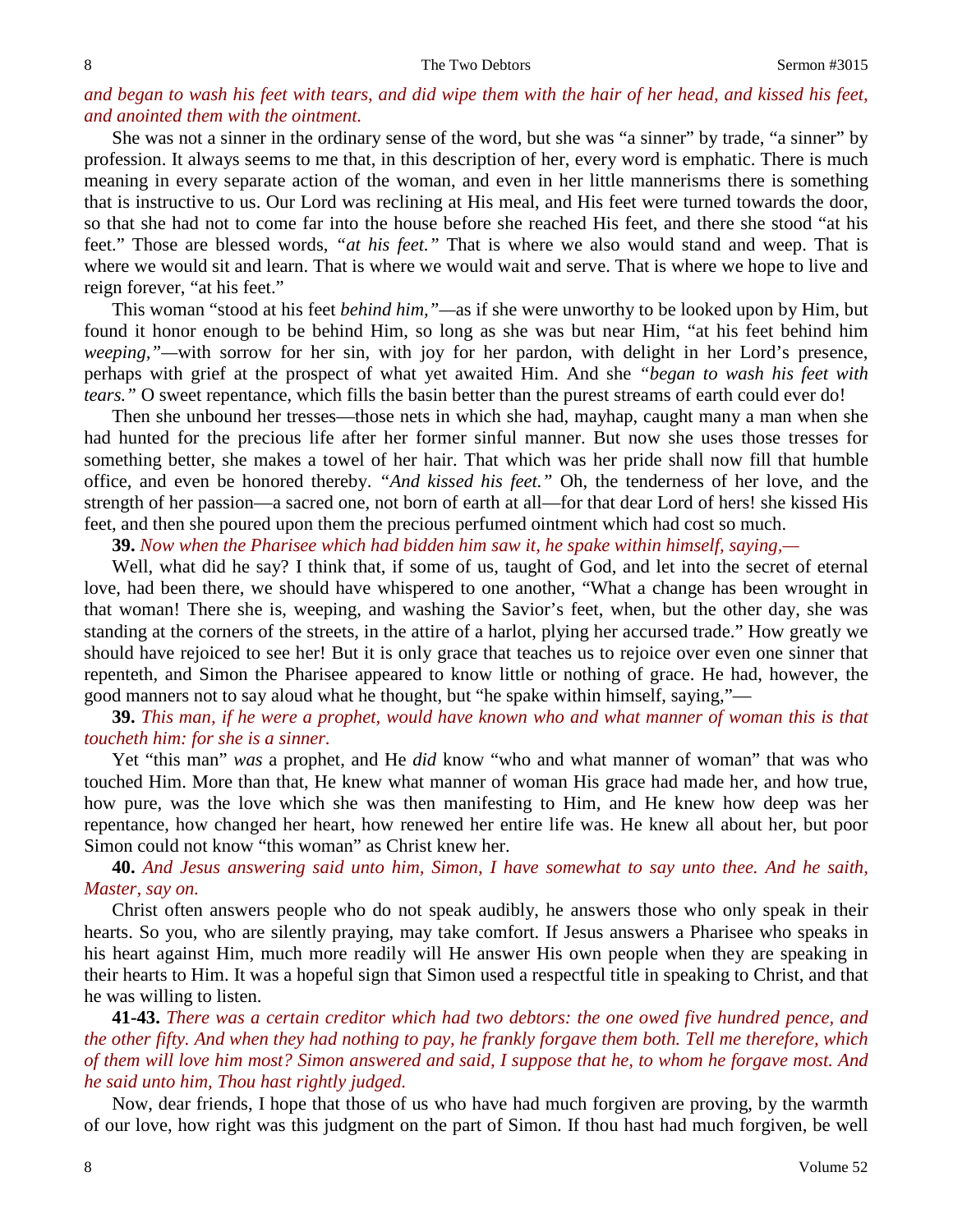to the front in every struggle on behalf of the cause of Christ. Be well to the front also with thy gift for Him, bring thy alabaster box, and break it for Him. Wait not for anyone to ask thee, much less to press thee, to give to Him who gave His all for thee, but spontaneously, out of the love thou bearest to Him who has loved thee so much as to die for thee, prove that thou lovest Him most of all.

**44.** *And he turned to the woman, and said unto Simon, Seest thou this woman?*

Christ knew that Simon did see her, and that he had just been sneering at her in his heart, "Seest thou this woman?"

**44.** *I entered into thine house, thou gavest me no water for my feet: but she hath washed my feet with tears, and wiped them with the hairs of her head.*

"I became thy guest, and therefore, as My host, the first thing thou shouldst have done was to give the ordinary Oriental hospitality of washing My feet, 'Thou gavest me no water for my feet; but she hath washed my feet with tears, and wiped them with the hairs of her head.'" What a changing of places there is now! The Lord has made the first to be last, and the last to be first. Simon thought himself far in advance of this woman, but now that Christ had explained their true positions, I should think he began to see that the woman was far ahead of him.

#### **45.** *Thou gavest me no kiss:*

Yet that was the Eastern custom in welcoming an honored guest.

**45.** *But this woman since the time I came in hath not ceased to kiss my feet.*

"At best, thou wouldst only have kissed Me once, but this woman, since I came in, has never left off kissing My feet. With a sacred audacity of love, she has lifted My feet to her lips, and kissed them again and again." So, see here again how the first is last, and the last first.

**46.** *My head with oil thou didst not anoint: but this woman hath anointed my feet with ointment.*

"That is a common custom in the case of a guest of honorable estate, but thou didst not observe it, yet this woman has poured upon my feet the most precious form of perfume that could be procured anywhere."

**47-48.** *Wherefore I say unto thee, Her sins, which are many, are forgiven; for she loved much: but to whom little is forgiven, the same loveth little. And he said unto her, Thy sins are forgiven.*

There I see the clear run of the argument—that she is a woman who has had much forgiven by Christ, and that is the reason why she loves Him so much. But often, when an inference is very natural and plain, the Savior leaves men to draw that one for themselves, while He draws another. He puts the same truth in another shape, "Her sins, which are many, are forgiven; for she loved much: but to whom little is forgiven, the same loveth little." I am afraid that there are many professed Christians, who must have had very little forgiven them, for they love Christ very little.

This seems to be the age of little love to Christ. There are some few who love the Master intensely, but oh, how few they are! Some persons think they are only very little sinners, and we are told, nowadays, what a little thing sin is, and what a little place hell is, and what a very short time the punishment of sin will last. Everything is according to scale, and it must be so in religion, as you diminish the guilt of sin, and the punishment of sin, you also diminish the sense of obligation in being saved from sin. Consequently, you diminish our love to Christ, and we shall gradually get less and less, I fear, until the old scale, the old balance, the old shekel of the sanctuary, shall once again be used by us.

**49.** *And they that sat at meat with him began to say within themselves, Who is this that forgiveth sins also?*

"Who is this who can thus absolve from guilt?

**50.** *And he said to the woman, Thy faith hath saved thee; go in peace.*

"Go home, good woman, do not stop here and be bothered by these people." And oftentimes, that is the best advice that we can give to new converts. There is a theological controversy raging, and the jargon of the different schools of thought is being used by one and another, but do you go home, good soul. You need not trouble about controversial matters. Your sins are forgiven you, your faith has saved